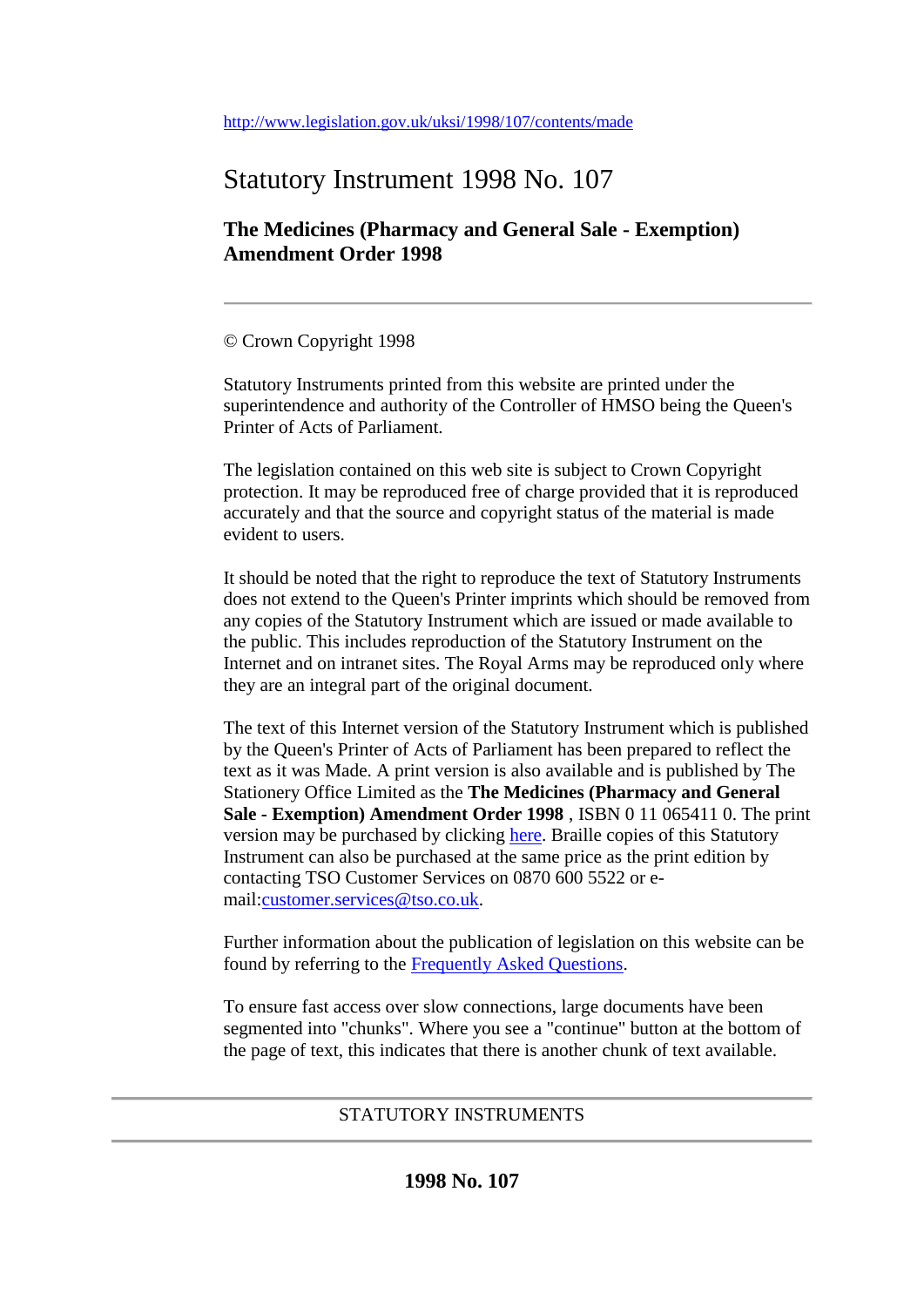### **MEDICINES**

The Medicines (Pharmacy and General Sale - Exemption) Amendment Order 1998

| Made                   | 23rd January 1998  |
|------------------------|--------------------|
| Laid before Parliament | 23rd January 1998  |
| Coming into force      | 13th February 1998 |

The Secretaries of State concerned with health in England, in Wales and in Scotland respectively and the Department of Health and Social Services for Northern Ireland, acting jointly, in exercise of powers conferred upon them by sections 57(1) and (2) and 129(4) of the Medicines Act 1968[\[1\]](http://www.opsi.gov.uk/si/si1998/19980107.htm#note1) or, as the case may be, those conferred by the said provisions and now vested in them[\[2\]](http://www.opsi.gov.uk/si/si1998/19980107.htm#note2), and of all other powers enabling them in that behalf, after consulting such organisations as appear to them to be representative of interests likely to be substantially affected by this Order pursuant to section 129(6) of that Act, and after consulting and taking into account the advice of the Medicines Commission pursuant to section 129(7) of that Act, hereby make the following Order:

#### **Citation, commencement and interpretation**

**1.** - (1) This Order may be cited as the Medicines (Pharmacy and General Sale - Exemption) Amendment Order 1998 and shall come into force on 13th February 1998.

(2) In this Order, "the principal Order" means the Medicines (Pharmacy and General Sale - Exemption) Order 1980[\[3\]](http://www.opsi.gov.uk/si/si1998/19980107.htm#note3).

#### **Amendment of Schedule 1 to the principal Order**

**2.** After the paragraph numbered 1 in each of Columns 1, 2 and 3 of Part I of Schedule 1 to the principal Order there is inserted the paragraph numbered 1A as it appears in the corresponding column of the Schedule to this Order.

Signed by authority of the Secretary of State for Health

*Jay* Minister of State, Department of Health

16th January 1998

*Win Griffiths* Parliamentary Under Secretary of State

The Welsh Office 23rd January 1998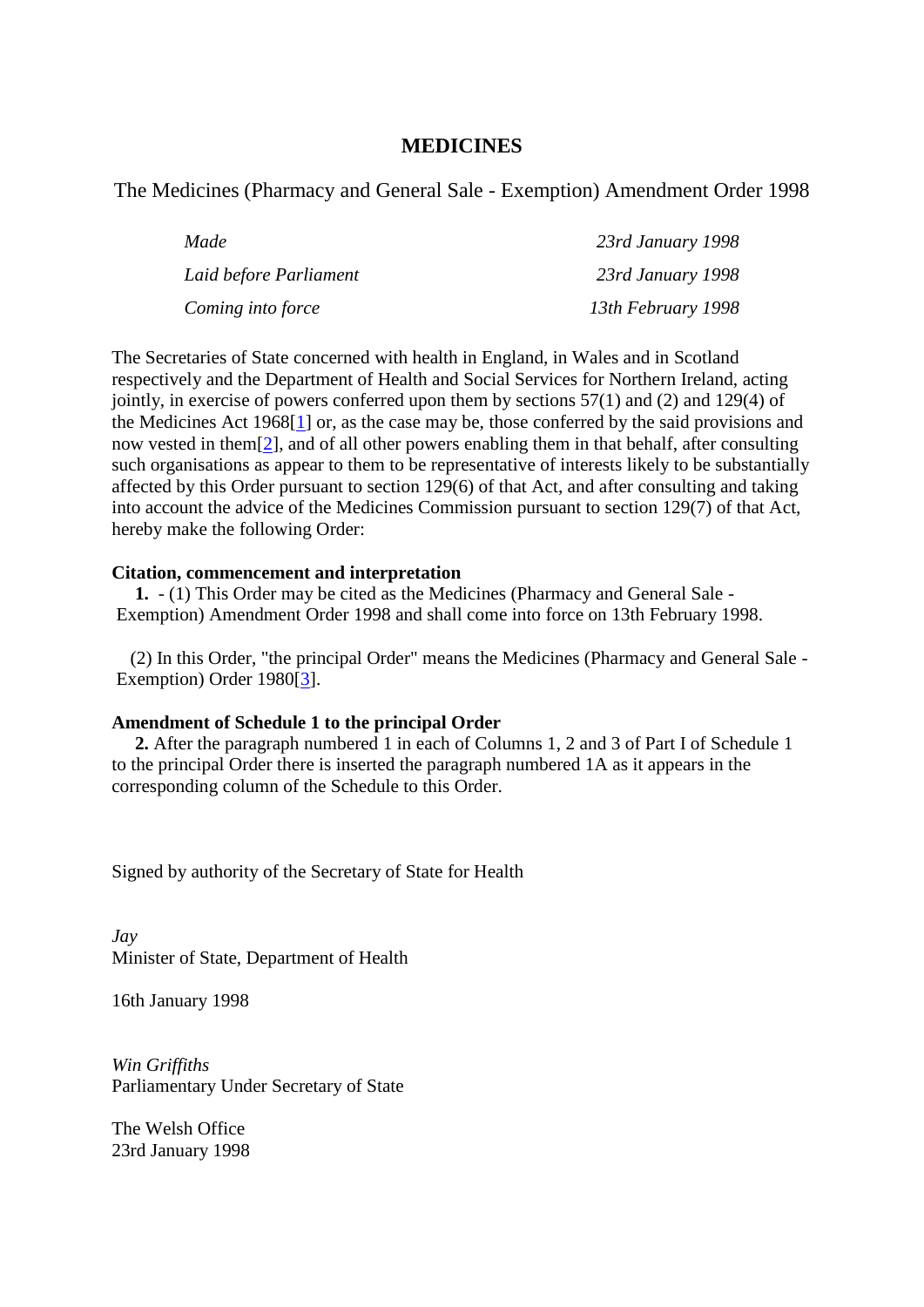*Sam Galbraith* Parliamentary Under Secretary of State

The Scottish Office 20th January 1998

Sealed with the Official Seal of the Department of Health and Social Services for Northern Ireland on

# *L.S.*

*D. C. Gowdy* Permanent Secretary

19th January 1998

# THE SCHEDULE

Article 2

| Column 1                                                                                                                                                                                                      | Column <sub>2</sub>                                                                                                                                                                                                                                                                                                                                        | Column 3                                                                                                                                                                                                                                                                                                                                                                                                                                                                                                                                                               |
|---------------------------------------------------------------------------------------------------------------------------------------------------------------------------------------------------------------|------------------------------------------------------------------------------------------------------------------------------------------------------------------------------------------------------------------------------------------------------------------------------------------------------------------------------------------------------------|------------------------------------------------------------------------------------------------------------------------------------------------------------------------------------------------------------------------------------------------------------------------------------------------------------------------------------------------------------------------------------------------------------------------------------------------------------------------------------------------------------------------------------------------------------------------|
| Persons exempted                                                                                                                                                                                              | Medicinal products to which<br>the exemption applies                                                                                                                                                                                                                                                                                                       | Conditions                                                                                                                                                                                                                                                                                                                                                                                                                                                                                                                                                             |
| 1A. State<br>registered<br>chiropodists who<br>hold a certificate of<br>competence in the<br>use of the medicines<br>specified in Column<br>2 issued by or with<br>the approval of the<br>Chiropodists Board. | 1A. (a) The following<br>prescription only medicines -<br>(i) Co-dydramol<br>10/500 tablets;<br>(ii) Amorolfine<br>hydrochloride cream<br>where the maximum<br>strength of the<br>Amorolfine in the<br>cream does not<br>exceed 0.25 per cent<br>by weight in weight;<br>(iii) Amorolfine<br>hydrochloride lacquer<br>where the maximum<br>strength of the | <b>1A.</b> The sale or supply shall be only<br>in the course of their professional<br>practice, and the medicinal product<br>must have been made up for sale or<br>supply in a container elsewhere than at<br>the place at which it is sold or<br>supplied. The quantity to be sold or<br>supplied to a person at any one time<br>shall not exceed -<br>(a)<br>$(i)$ in the case of Co-<br>dydramol 10/500 tablets<br>an amount sufficient for<br>3 days' treatment to a<br>maximum of 24 tablets;<br>(b) in the case of Ibuprofen an<br>amount sufficient for 3 days' |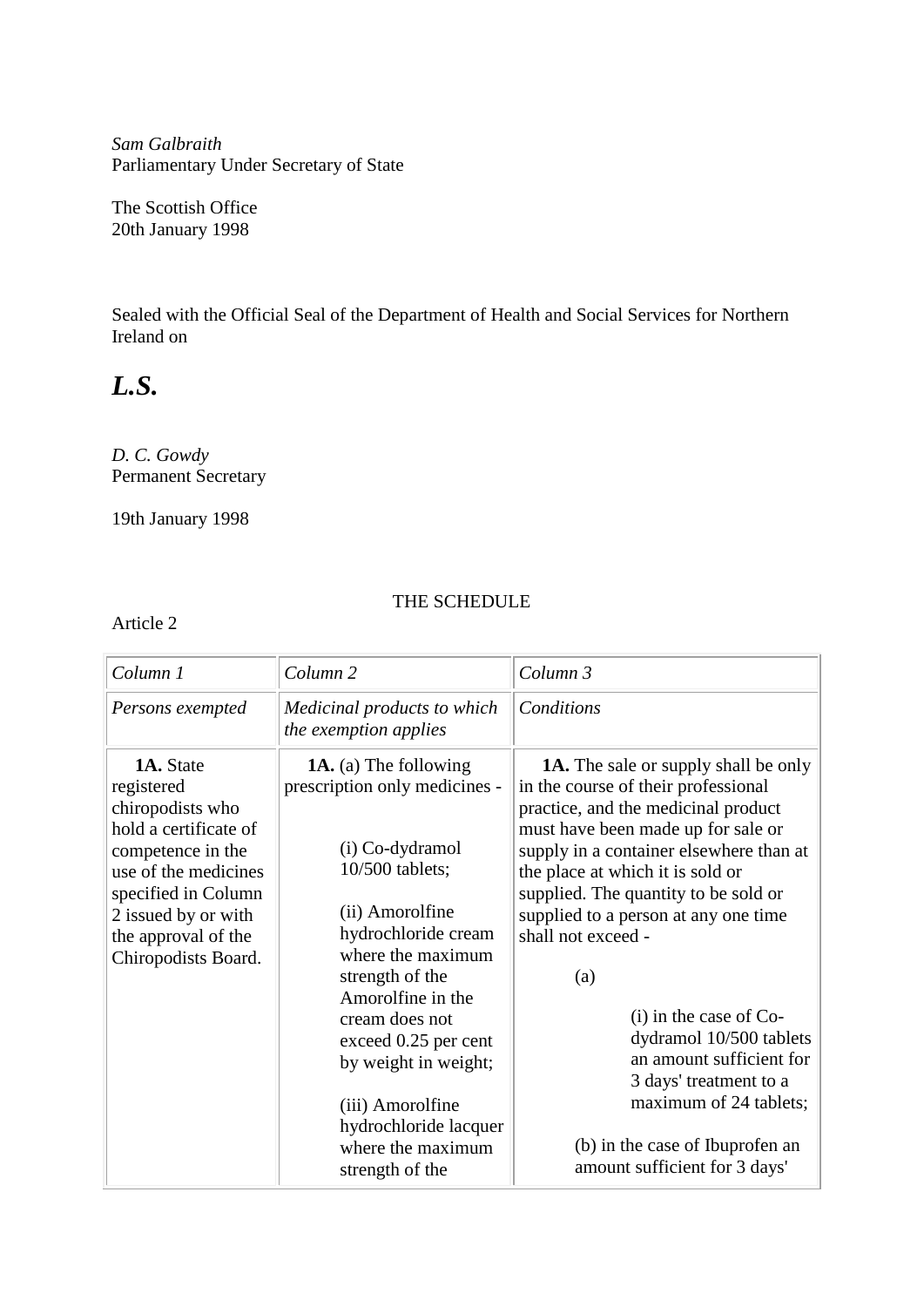| Amorolfine in the<br>lacquer does not<br>exceed 5 per cent by<br>weight in volume;<br>and                                                                                         | treatment where the maximum<br>dose is 400 mg, the maximum<br>daily dose is 1,200 mg and the<br>maximum pack size is 3,600<br>mg. |
|-----------------------------------------------------------------------------------------------------------------------------------------------------------------------------------|-----------------------------------------------------------------------------------------------------------------------------------|
| (iv) Topical<br>hydrocortisone where<br>the maximum<br>strength of the<br>hydrocortisone in the<br>medicinal product<br>does not exceed 1 per<br>cent by weight in<br>weight; and |                                                                                                                                   |
| (b) Ibuprofen, other than<br>preparations of ibuprofen<br>which are prescription only<br>medicines.                                                                               |                                                                                                                                   |

# **EXPLANATORY NOTE**

*(This note is not part of the Order)*

This Order amends the Medicines (Pharmacy and General Sale - Exemption) Order 1980 which specifies exemptions from the general requirements as to retail sale or supply set out in sections 52 and 53 of the Medicines Act 1968. The amendment extends the range of products which may be sold or supplied by state registered chiropodists to include ibuprofen, codydramol 10/500, amorolfine hydrochloride and topical hydrocortisone, where those chiropodists hold an appropriate certificate of competence in the use of medicines.

*Notes:*

[1] 1968 c.67. The expressions "the appropriate Ministers" and "the Health Ministers" are defined in section 1(1)(a) and (2) of that Act as amended by S.I. 1969/388, Schedule 1[.back](http://www.opsi.gov.uk/si/si1998/19980107.htm#n1)

[2] In the case of the Secretaries of State concerned with health in England and in Wales by virtue of article 2(2) of, and Schedule 1 to, the Transfer of Functions (Wales) Order 1969 (S.I. 1969/388); in the case of the Department of Health and Social Services for Northern Ireland by virtue of section 40 of, and Schedule 5 to, the Northern Ireland Constitution Act 1973 (c.36) and section 1(3) of, and paragraph 2(1)(b) of Schedule 1 to, the Northern Ireland Act 1974 (c.28).**back** 

[3] S.I. 1980/1924, relevant amending instrument is S.I. 1982/27[.back](http://www.opsi.gov.uk/si/si1998/19980107.htm#n3)